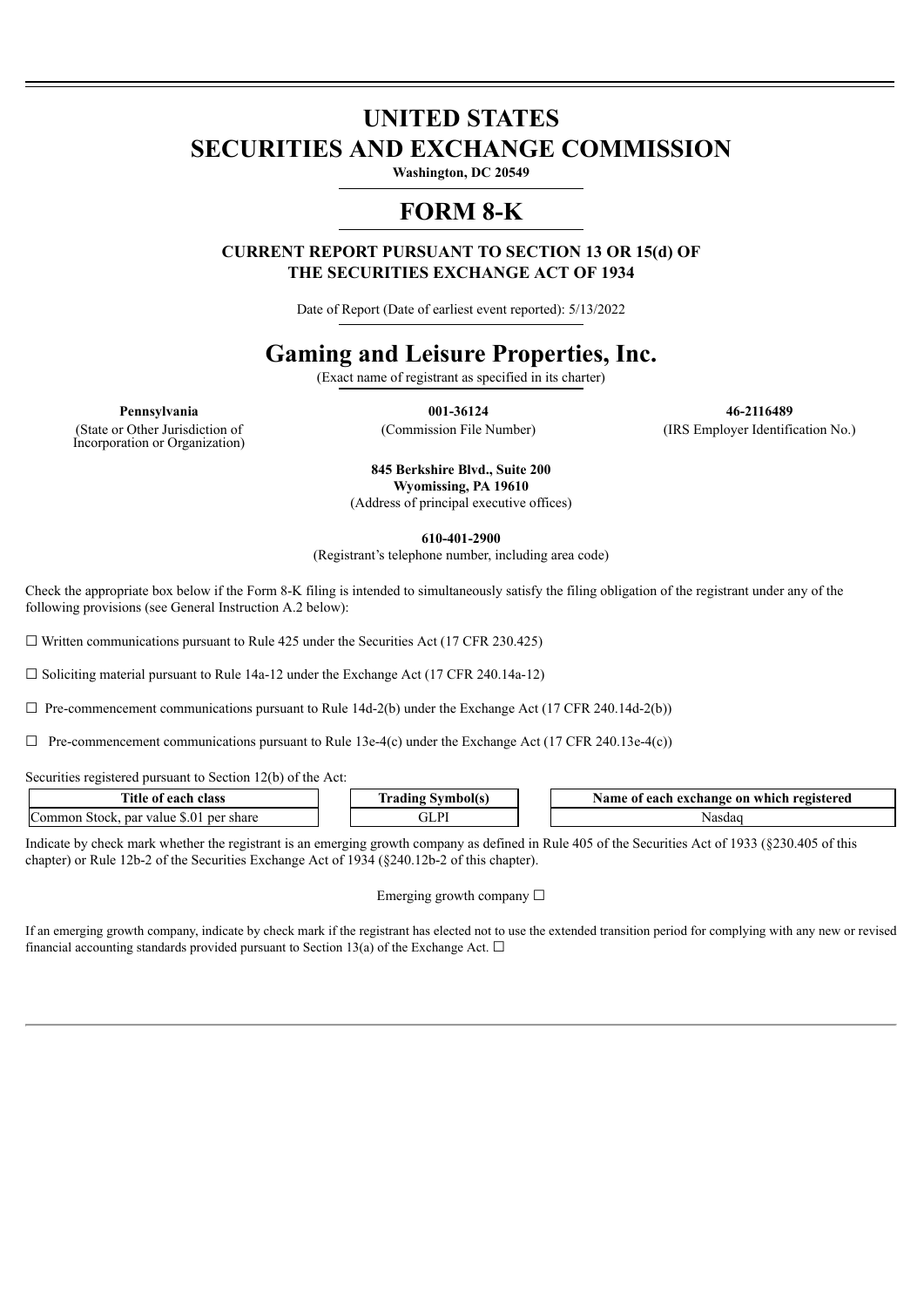#### **Item 1.01. Entry into A Material Definitive Agreement.**

On May 13, 2022, GLP Capital, L.P. ("GLP"), the operating partnership of Gaming and Leisure Properties, Inc. ("GLPI"), entered into a credit agreement (the "Credit Agreement") with Wells Fargo Bank, National Association, as administrative agent, and the other agents and lenders party thereto from time to time, providing for a \$1.75 billion revolving credit facility with a maturity of four years, subject to two six-month extensions at the option of GLP (the "Credit Facility"). The Credit Facility is guaranteed by GLPI.

Subject to customary conditions, including pro forma compliance with financial covenants, GLP can obtain additional revolving commitments and incur term loans under the Credit Agreement, so long as the aggregate principal amount of the loans and unused commitments under the Credit Facility does not exceed \$3.5 billion. There is currently no commitment in respect of such incremental loans and commitments.

#### *Interest Rate and Fees*

The interest rates per annum applicable to loans under the Credit Facility are, at GLP's option, equal to either a SOFR-based rate or a base rate plus an applicable margin, which ranges from 0.725% to 1.40% per annum for SOFR loans and 0.0% to 0.4% per annum for base rate loans, in each case, depending on the credit ratings assigned to the Credit Facility. The current applicable margin is 1.05% for SOFR loans and 0.05% for base rate loans. In addition, GLP will pay a commitment fee on the unused portion of the commitments under the revolving facility at a rate that ranges from 0.125% to 0.3% per annum, depending on the credit ratings assigned to the Credit Facility from time to time. The current commitment fee rate is 0.25%.

#### *Amortization and Prepayments*

The Credit Facility is not subject to interim amortization. GLP is not required to repay any loans under the Credit Facility prior to maturity. GLP may prepay all or any portion of the loans under the Credit Facility prior to maturity without premium or penalty, subject to reimbursement of any SOFR breakage costs of the lenders and may reborrow loans that it has repaid.

#### *Certain Covenants and Events of Default*

The Credit Facility contains customary covenants that, among other things, restrict, subject to certain exceptions, the ability of GLPI and its subsidiaries, including GLP, to grant liens on their assets, incur indebtedness, sell assets, engage in acquisitions, mergers or consolidations, or pay certain dividends and make other restricted payments. The financial covenants include the following, which are measured quarterly on a trailing four-quarter basis: (i) maximum total debt to total asset value ratio, (ii) maximum senior secured debt to total asset value ratio, (iii) maximum ratio of certain recourse debt to unencumbered asset value, and (iv) minimum fixed charge coverage ratio. GLPI is required to maintain its status as a real estate investment trust ("REIT") and is permitted to pay dividends to its shareholders as may be required in order to maintain REIT status. GLPI is also permitted to make other dividends and distributions, subject to pro forma compliance with the financial covenants and the absence of defaults The Credit Facility also contains certain customary affirmative covenants and events of default. The occurrence and continuance of an event of default, which includes, among others, nonpayment of principal or interest, material inaccuracy of representations and failure to comply with covenants, will enable the lenders to accelerate the loans and terminate the commitments thereunder.

The parties to the credit agreement described above and certain of their respective affiliates have performed investment banking, commercial lending and advisory services for GLPI, from time to time, for which they have received customary fees and expenses. These parties may, from time to time, engage in transactions with, and perform services for GLPI and their respective its affiliates in the ordinary course of their business.

The foregoing description is a summary of the Credit Agreement and is qualified in its entirety by the full text of the Credit Agreement, which will be filed as an exhibit to GLPI's Quarterly Report on Form 10-Q for the quarter ended June 30, 2022.

#### **Item 1.02 Termination of a Material Definitive Agreement**

The disclosure provided in Item 1.01 of this Current Report on Form 8-K is hereby incorporated by reference into this Item 1.02. On May 13, 2022, in connection with the closing of the Credit Facility described in Item 1.01, GLP terminated its credit agreement, dated as of October 28, 2013, among GLP, J.P. Morgan Chase Bank, N.A., as administrative agent and L/C Issuer, and the lenders party thereto from time to time.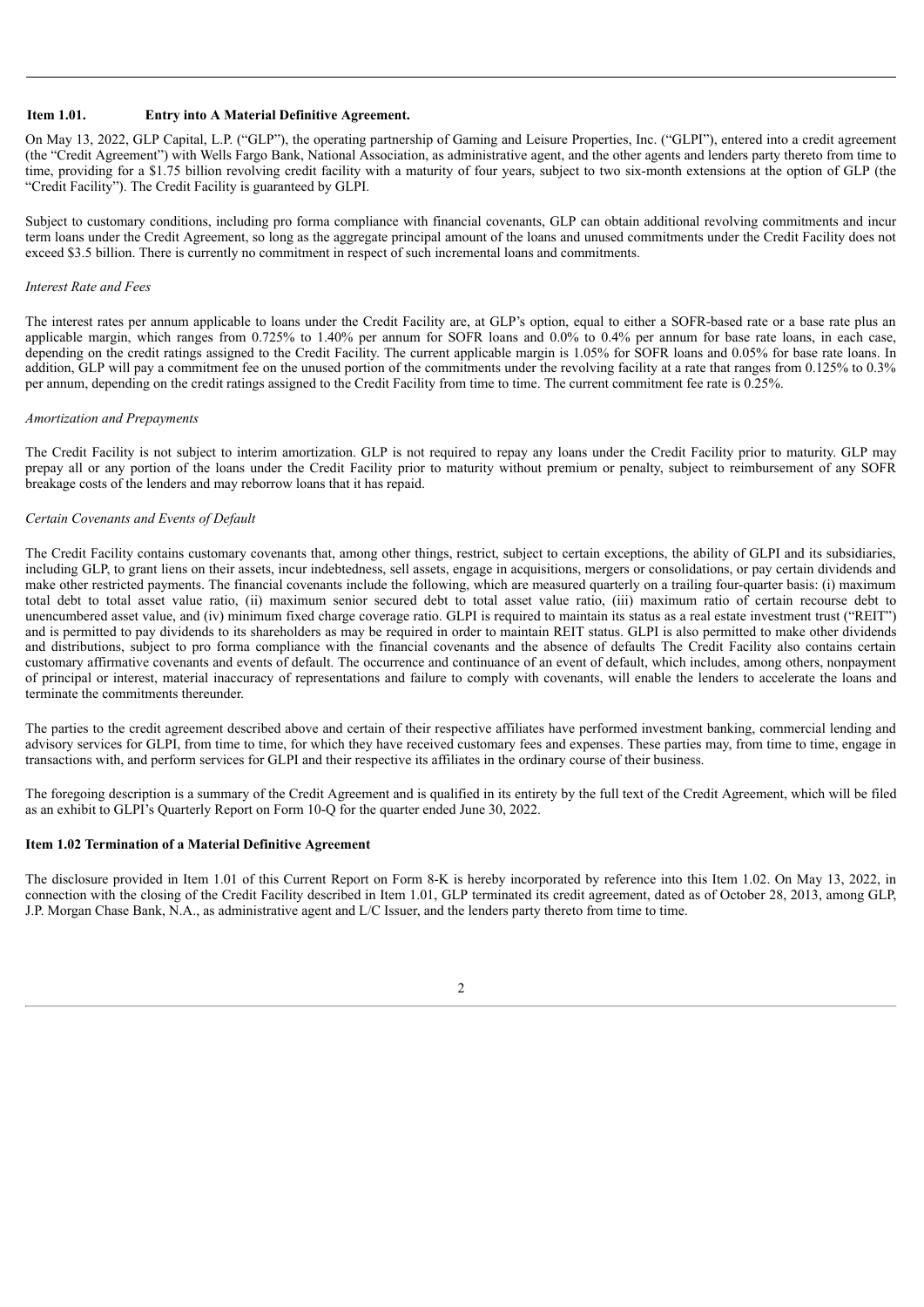### Item 2.03 Creation of a Direct Financial Obligation or an Obligation under an Off-Balance Sheet Arrangement of a Registrant

The disclosure provided in Item 1.01 of this Current Report on Form 8-K is hereby incorporated by reference into this Item 2.03.